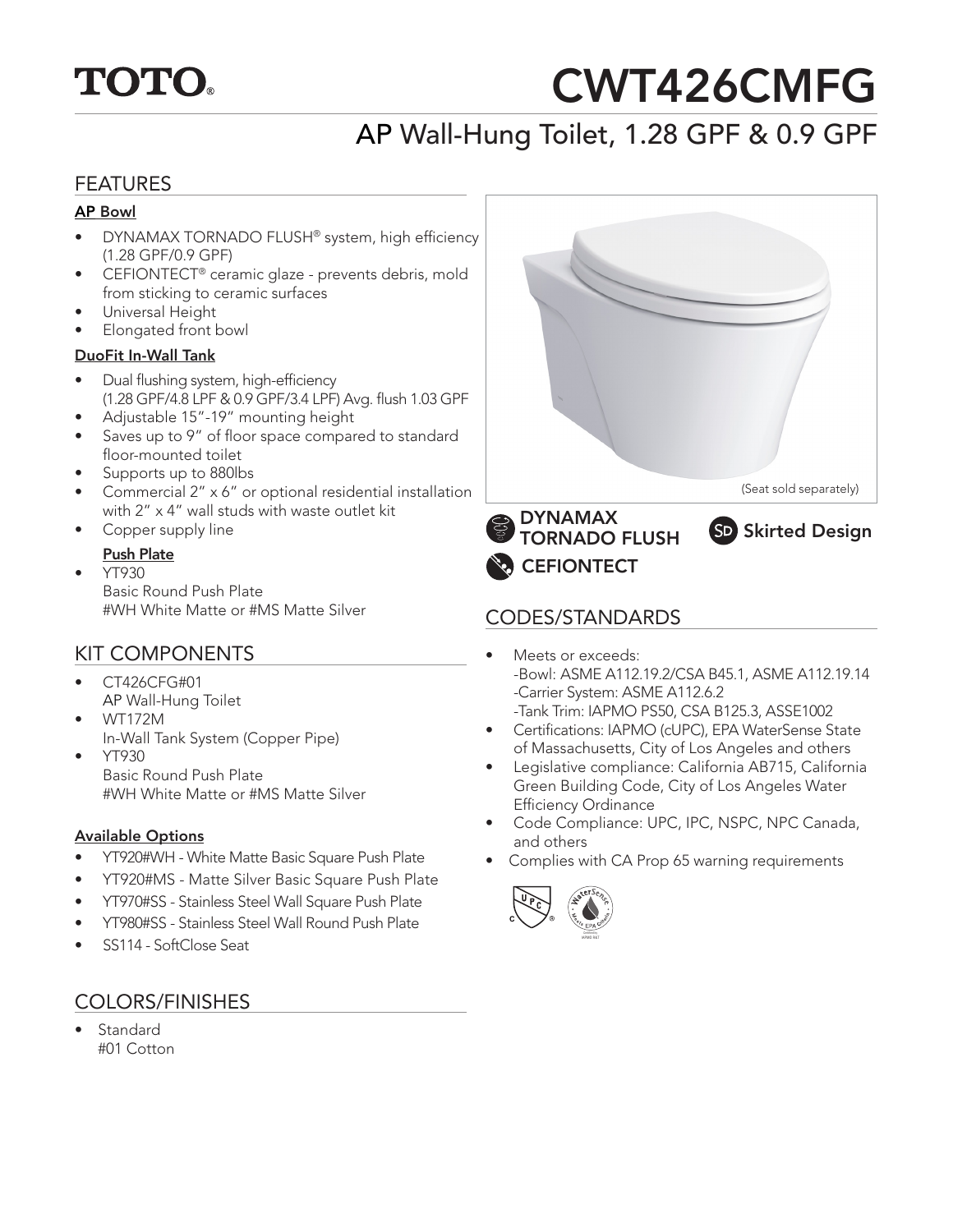### AP Wall-Hung Toilet, 1.28 GPF & 0.9 GPF

#### PRODUCT SPECIFICATIONS

|                            | CT426CFG                                  | <b>WT172M</b>                             |
|----------------------------|-------------------------------------------|-------------------------------------------|
| <b>Water Use</b>           | 1.28 GPF & 0.9 GPF<br>(4.8 LPF & 3.4 LPF) | 1.28 GPF & 0.9 GPF<br>(4.8 LPF & 3.4 LPF) |
| <b>Flush System</b>        | DYNAMAX TORNADO FLUSH®                    | Dual flushing                             |
| Min. Water Pressure        | 8 psi (static)                            | 8 psi (static)                            |
| Max. Water Pressure        | 108.75 psi (static)                       | 108.75 psi (static)                       |
| <b>Water Surface</b>       | 5-1/2" X 4-1/8"                           |                                           |
| <b>Trap Diameter</b>       | $2 - 1/8"$                                |                                           |
| <b>Installation Height</b> | 15" to 19"                                | 15" to 19"                                |
| <b>Trap Seal</b>           | $2 - 1/8"$                                |                                           |
| Warranty                   | One Year Limited Warranty                 | One Year Limited Warranty                 |
| <b>Material</b>            | Vitreous China                            | Various                                   |
| <b>Shipping Weight</b>     | $68$ lbs                                  | $38$ lbs                                  |
| <b>Shipping Dimensions</b> | 22" L x 14.6" W x 16.5 H                  | 48" L x 26-1/2" W x 6" H                  |

#### PRODUCT DIMENSIONS

#### CT426CFG

#### CT426CFG

This universal height, high efficiency DYNAMAX TORNADO flushing system toilet shall be 1.28 GPF & 0.9 GPF. Toilet shall have CEFIONTECT® ceramic glaze. Toilet shall be mounted to in-wall tank system, elongated front bowl and wallmounted push-button type trip lever. Toilet shall be TOTO Model CT426CFG#01.

#### YT930

Dual Button Push Plate

#### WT172M

This universal height, high-efficiency, dual flushing, in-wall tank system toilet shall be 1.28 GPF & 0.9 GPF. Requires TOTO toilet model CT426CFG. In-Wall tank system shall be TOTO Model WT172M.